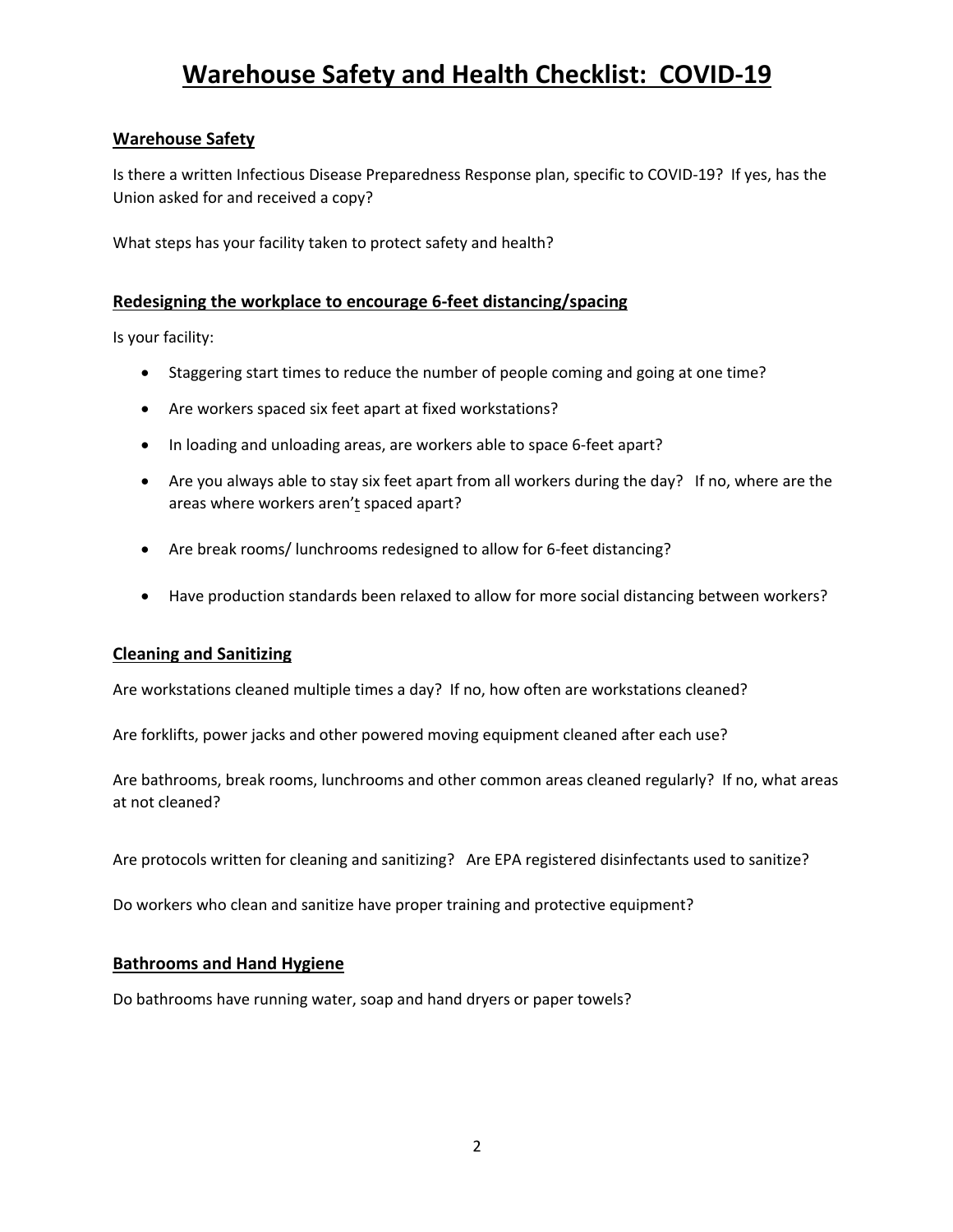Is hand sanitizer available throughout the plant, including:

- Upon entering the workplace
- In break rooms/lunchrooms
- In locker rooms
- In the hallways
- Easily accessible to all workers throughout the warehouse

Are workers provided extra breaks to wash/sanitize hands throughout the day? (Hand washing with soap and water for 20 seconds is more effective than hand-sanitizer as protection.)

## **Face Masks and another PPE**

Are face coverings required upon entering the workplace?

Does the company encourage or require face coverings for all personnel inside the plant, including workers, management, vendors, contractors?

Does the company provide:

- Face Masks?
	- $\circ$  If yes, what type of face masks are provided?
	- o Is a new face mask provided at the beginning of every shift? If no, how often are face masks provided?
	- o Can a face mask be replaced, if it gets soiled or damaged? \_\_\_\_\_\_\_\_\_\_\_\_
- Face shields?
- Gloves? If yes, can gloves be replaced if they get damaged or soiled?

Are workers instructed on proper donning and doffing procedures, to prevent contamination?

### **Training**

Has training been conducted on:

- Proper use of personal protective equipment or PPE, including putting on and taking off gloves and masks, to prevent contamination?
- Purpose and limitations of PPE
- Proper disposal procedures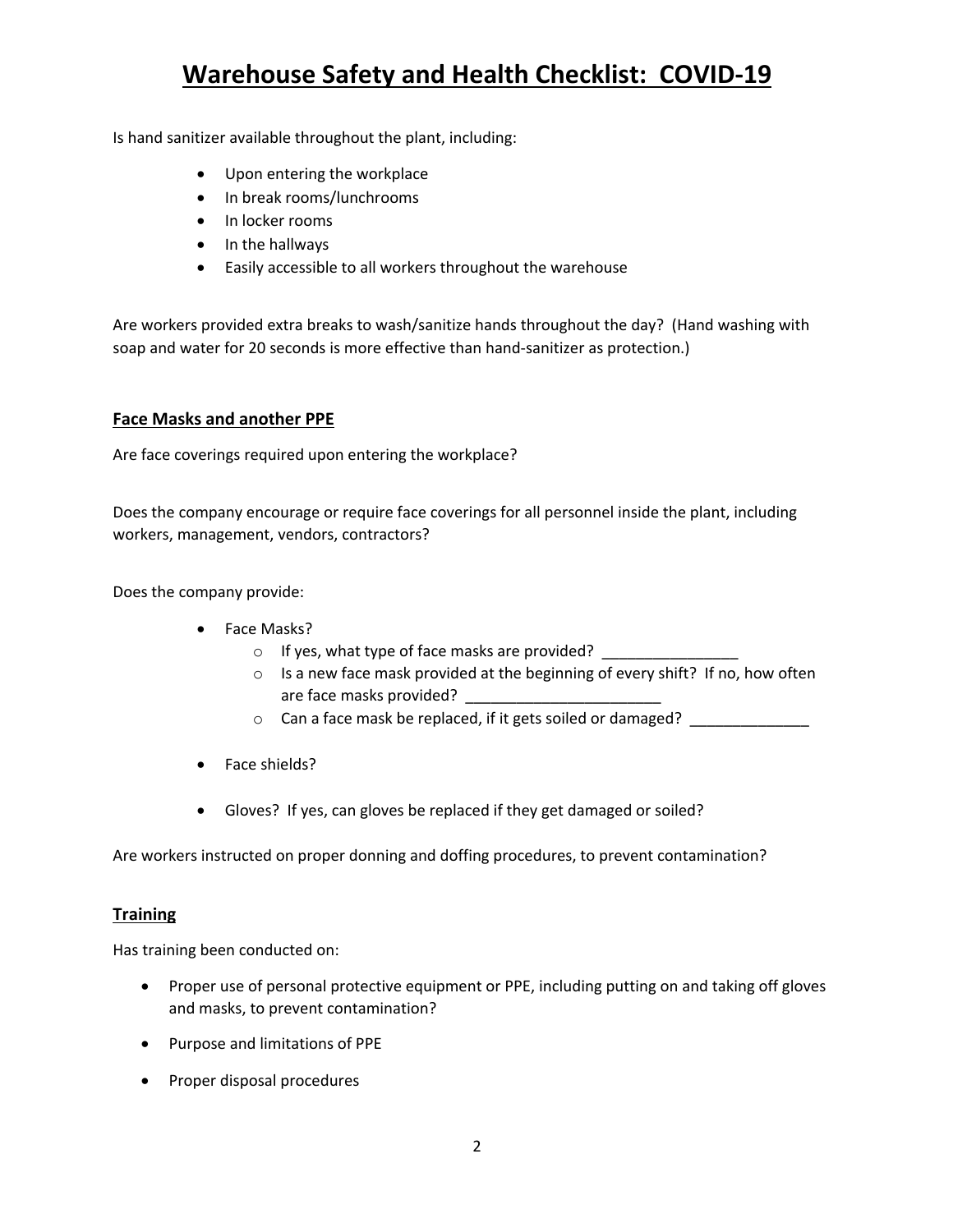Have workers been trained on symptoms and transmission of COVID-19?

Have workers been trained on proper hand hygiene?

Is the training conducted in languages understood by all workers?

### **Reporting Procedures: Illness/Symptoms of COVID-19?**

Do workers understand the procedures to report illness or symptoms of COVID-19?

Are workers protected from retaliation if they report feeling ill or report or exhibit symptoms of COVID-19?

### **Procedures if a COVID-19 case is identified in the workplace**

Do workers understand the procedures to follow if they receive a positive test for COVID-19?

Is the work area shut down for cleaning and sanitizing, where a worker has been identified with COVID-19?

Are workers identified who were in close contact with the infected individual?

- Are these workers contacted, to let them know they have been in contact with an infected individual?
- Are these workers instructed to self-monitor for symptoms?

Is there an area to isolate individuals who

- Have tested positive for COVID-19; or
- Developed symptoms during the workday; or
- Reported feeling ill

Is paid sick leave provided to workers who:

- Have tested positive for COVID-19?
- Waiting for COVID-19 test results?
- Diagnosed with COVID-19?
- Who are sick, and exhibiting symptoms of COVID-19 but have not been tested?